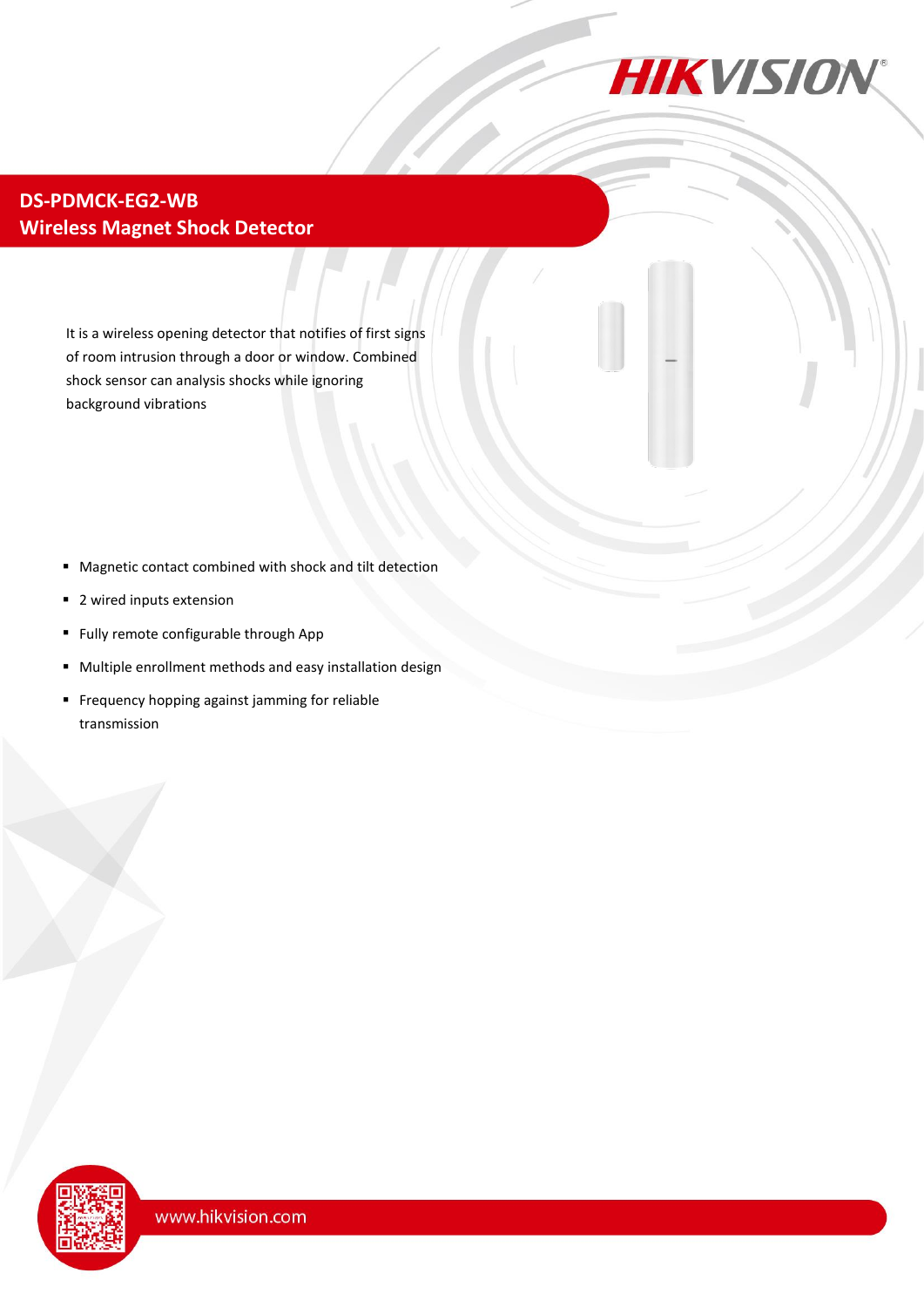

# **Specification**

| <b>Model</b>                                    |                                         | <b>DS-PDMCK-EG2-WB</b>                                          |
|-------------------------------------------------|-----------------------------------------|-----------------------------------------------------------------|
| <b>Detection</b><br>Performance                 | Detection<br>Method                     | <b>Opening Contact, Shock Sensor</b>                            |
|                                                 | <b>Detection Gap</b>                    | 43mm Max                                                        |
|                                                 | Sensitivity                             | Shock Detection: High, Normal, Low<br>Tilt Detection: Up to 25° |
| <b>Feature</b>                                  | Digital<br>Processing                   | Support                                                         |
|                                                 | Tamper<br>Protection                    | Front, Rear                                                     |
|                                                 | Environment<br>Temperature<br>Indicator | Support                                                         |
|                                                 | Signal<br>Strength<br>Indicator         | Support                                                         |
| <b>Interface</b>                                | Alarm Input                             | Normally Closed, Normally Open, Impulse Count                   |
|                                                 | Power Switch                            | Power Up Enrolling                                              |
|                                                 | <b>LED Indicator</b>                    | Green(MC), Orange(tilt), Red(shock), Blue(alarm)                |
| <b>Transmission</b>                             | Transmission<br>Technology              | Tri-X Wireless                                                  |
|                                                 | Transmission<br>Method                  | Two-Way RF Wireless                                             |
|                                                 | Transmission<br>Frequency               | 433MHz                                                          |
|                                                 | Transmission<br>Security                | AES-128 Encryption                                              |
|                                                 | Transmission<br>Range(Free<br>Space)    | 1Km                                                             |
|                                                 | Frequency<br>Hopping                    | Support                                                         |
|                                                 | Enrolling<br>Method                     | Power up, Remote ID, QR Code                                    |
| <b>Electrical</b><br><b>Characteristic</b><br>S | Power Supply                            | <b>Battery Powered</b>                                          |
|                                                 | <b>Battery Type</b>                     | CR123A x 1                                                      |
|                                                 | Typical<br>Voltage                      | 3V                                                              |
|                                                 | Standard<br><b>Battery Life</b>         | 3 Years                                                         |
| General                                         | Operation<br>Temperature                | -10 °C to 55 °C (14 °F to 131 °F)                               |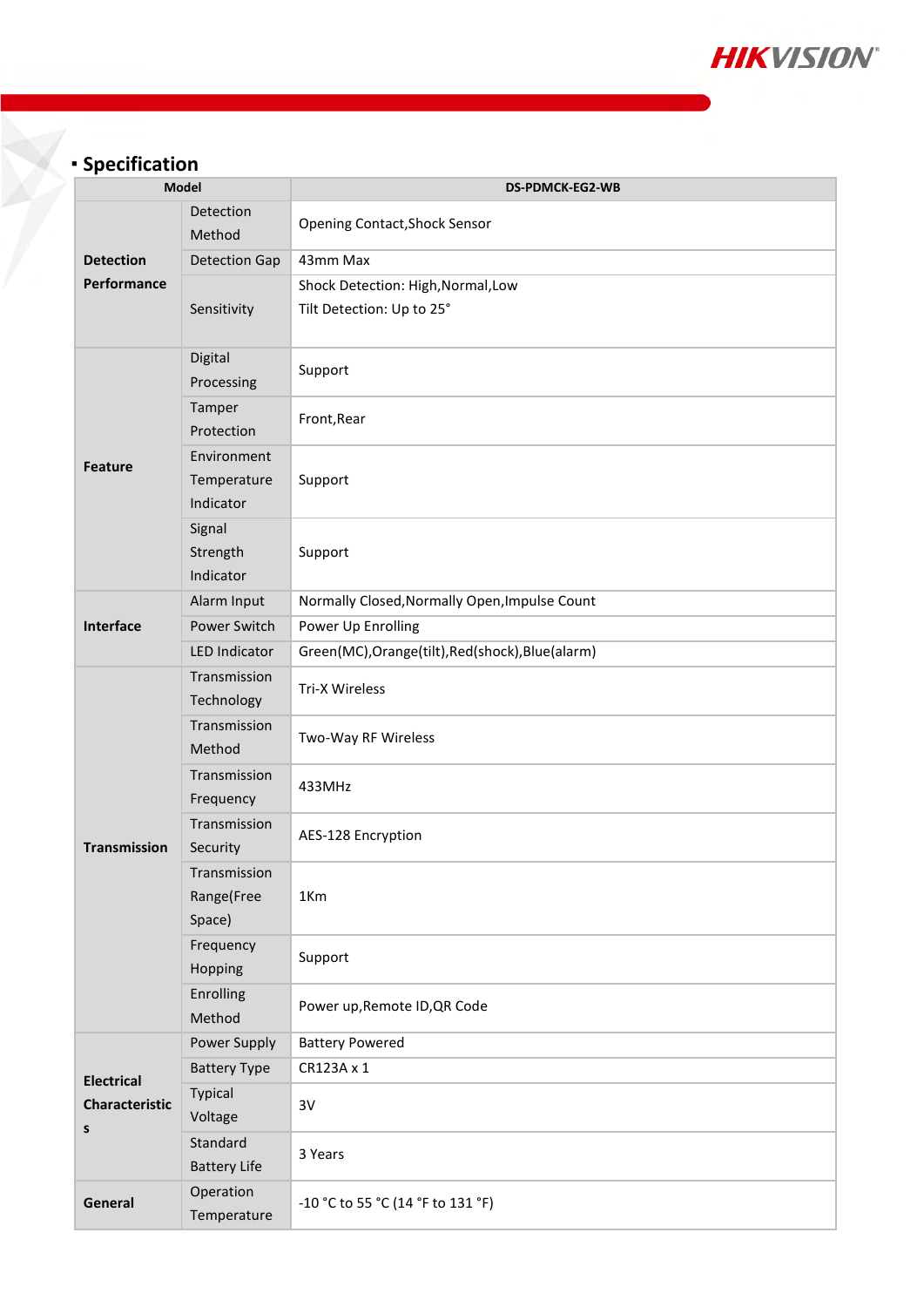

|  | Storage<br>Temperature  | -20 °C to 60 °C (-4 °F to 140 °F)                                     |
|--|-------------------------|-----------------------------------------------------------------------|
|  | Operation<br>Humidity   | 10% to 90%                                                            |
|  | Dimension(W<br>$xHxD$ ) | $22.5$ mm × 103mm × 23.2mm<br>$13$ mm $\times$ 34.4mm $\times$ 11.4mm |
|  | Weight                  | 60g                                                                   |
|  | Application<br>Scenario | Indoor                                                                |

## **Available Model**

DS-PDMCK-EG2-WB

### **Accessory**

### **Optional**